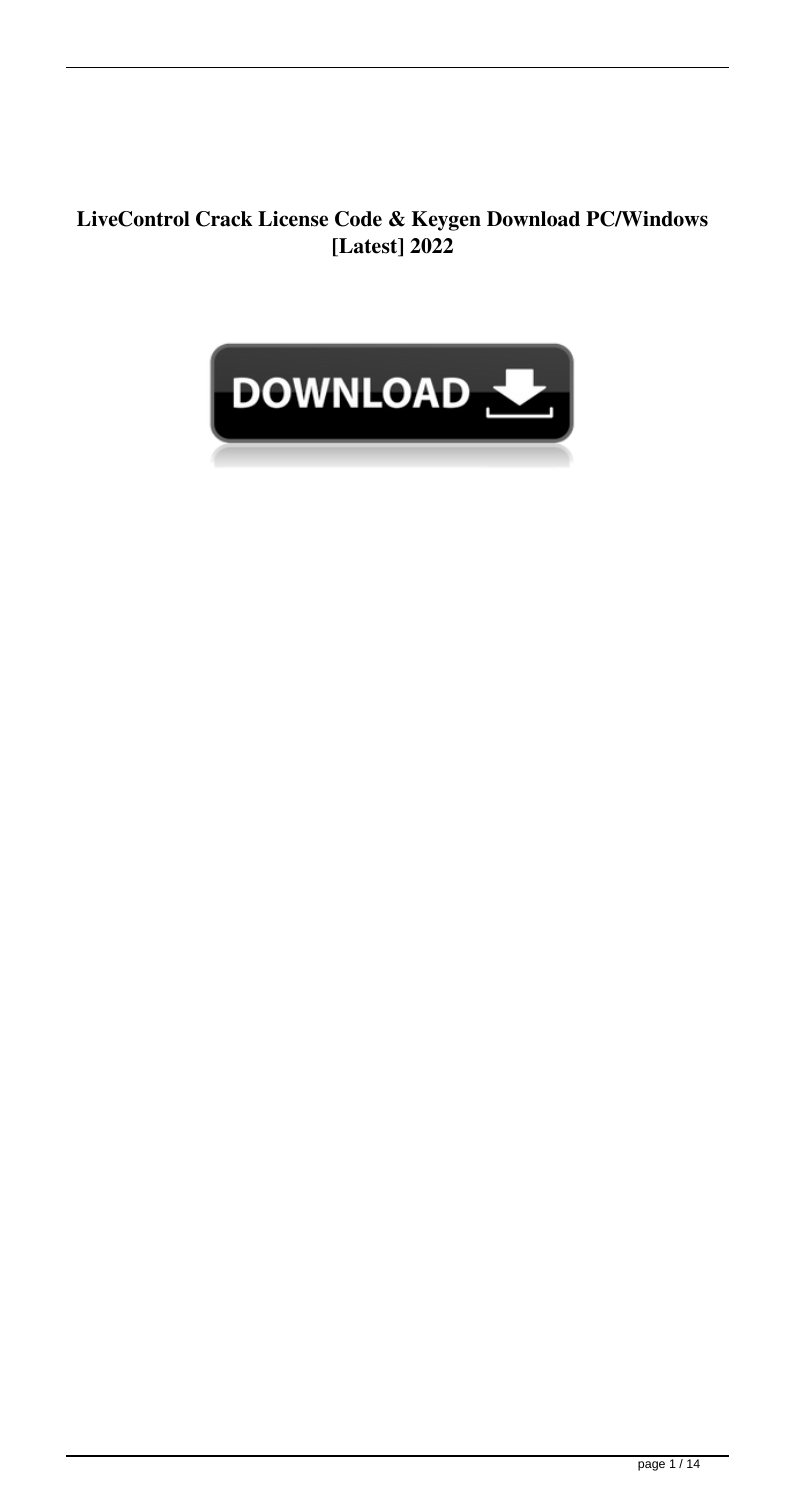Requirements: Ableton Live Version: 9 or 10. Platform: iOS 9 or later. Live Control Pro 1.01.4 Ableton Live Control is a handy tool for the users who need to access the features of Ableton Live from their mobile device. The program is designed to create a bridge between the Lemur mobile app and the Ableton Live application. You can use this tool to enable your iOS mobile device to produce, listen and perform with Ableton Live. Live Control Pro Requirements: Ableton Live Version: 9 or 10. Platform: iOS 9 or later. What's New in Live Control Pro 1.01.4 \* new non-music templates for roll, visualizations and other tools \* new dynamic visualizer for the Beatgrid tool  $*$  4 new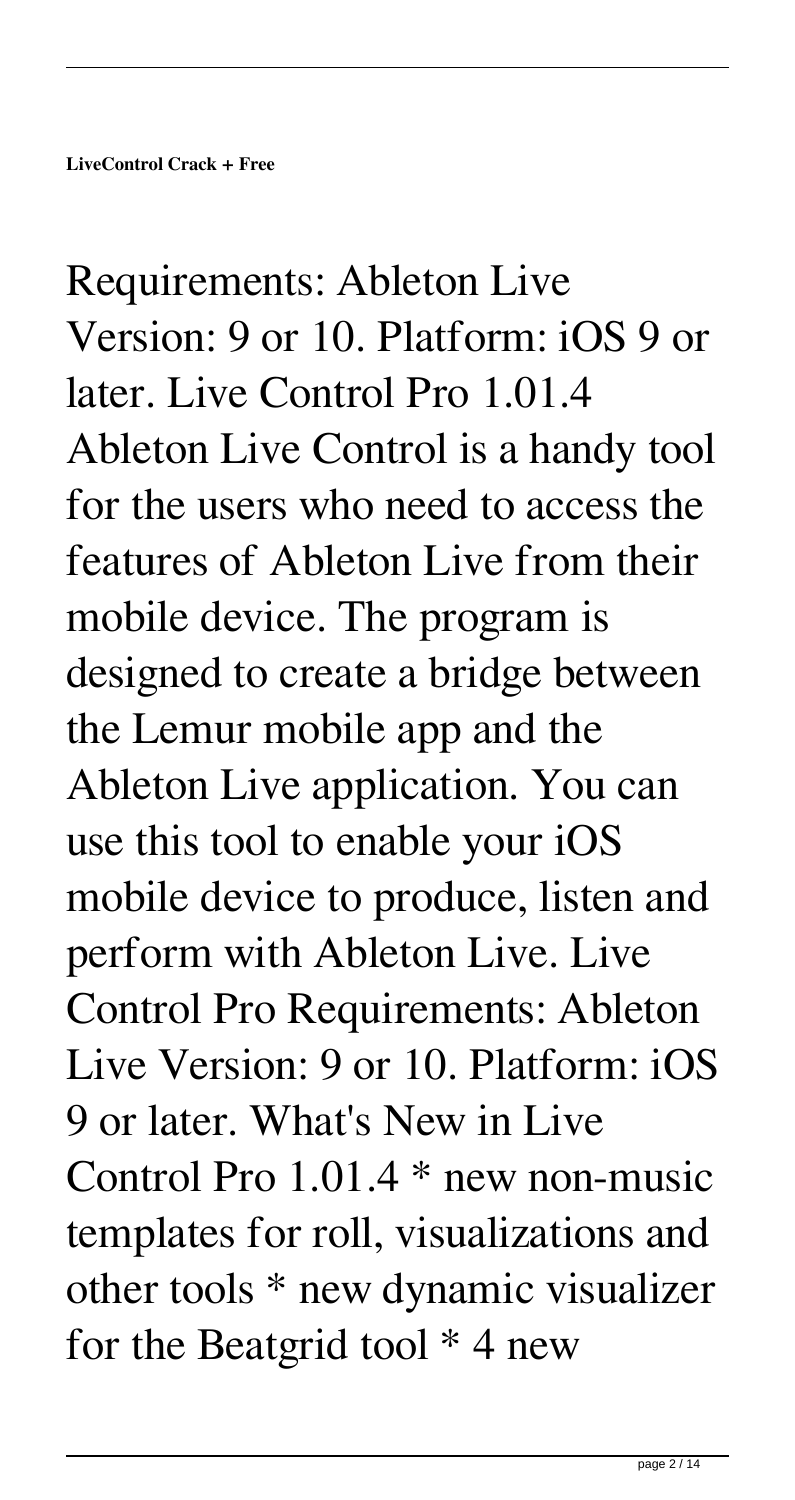predefined keyboard combinations from users Live Control Pro 1.01.4 Screenshots: Live Control Pro 1.01.4 Full Version Free Download: Disclaimer: If you have any questions about this software or you just want to give feedback about it, please contact us at [email protected], we would be happy to assist you. Live Control Pro 1.01.4 Ableton Live Control is a handy tool for the users who need to access the features of Ableton Live from their mobile device. The program is designed to create a bridge between the Lemur mobile app and the Ableton Live application. You can use this tool to enable your iOS mobile device to produce, listen and perform with Ableton Live. Live Control Description: Requirements: Ableton Live Version: 9 or 10.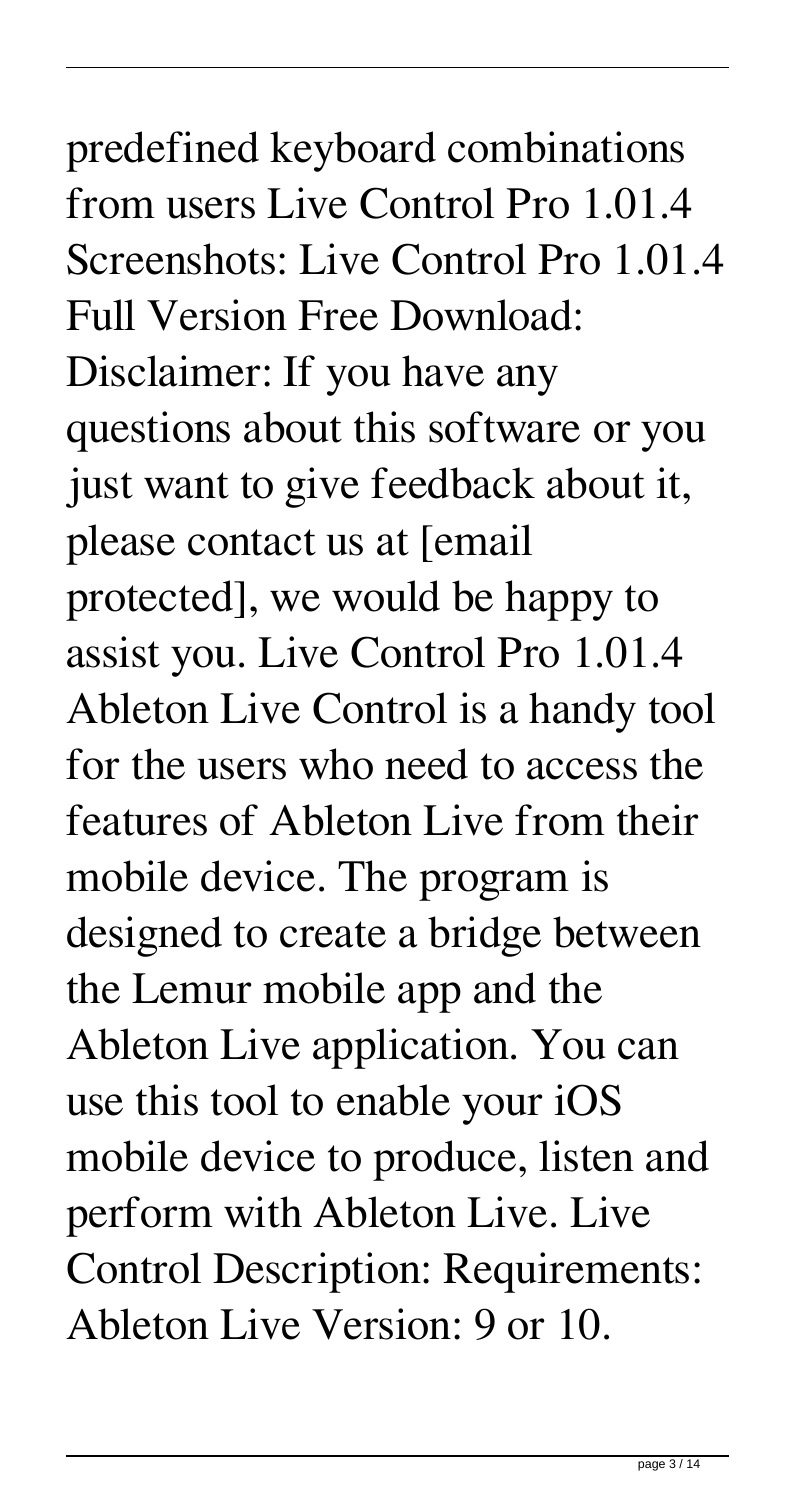Platform: iOS 9 or later. Live Control Pro 1.01.4 Ableton Live Control is a handy tool for the users who need to access the features of Ableton Live from their mobile device. The program is designed to create a bridge between the Lemur mobile app and the Ableton Live application. You can use this tool to enable your iOS mobile device to produce, listen and perform with Ableton Live. Live Control Pro Requirements: Ableton Live Version: 9 or 10. Platform: iOS 9 or later. What's New in Live Control Pro  $1.01.4$  \* new non-music templates for roll, visualizations and other tools \* new

**LiveControl Crack + [March-2022]**

#### \* This application is NOT an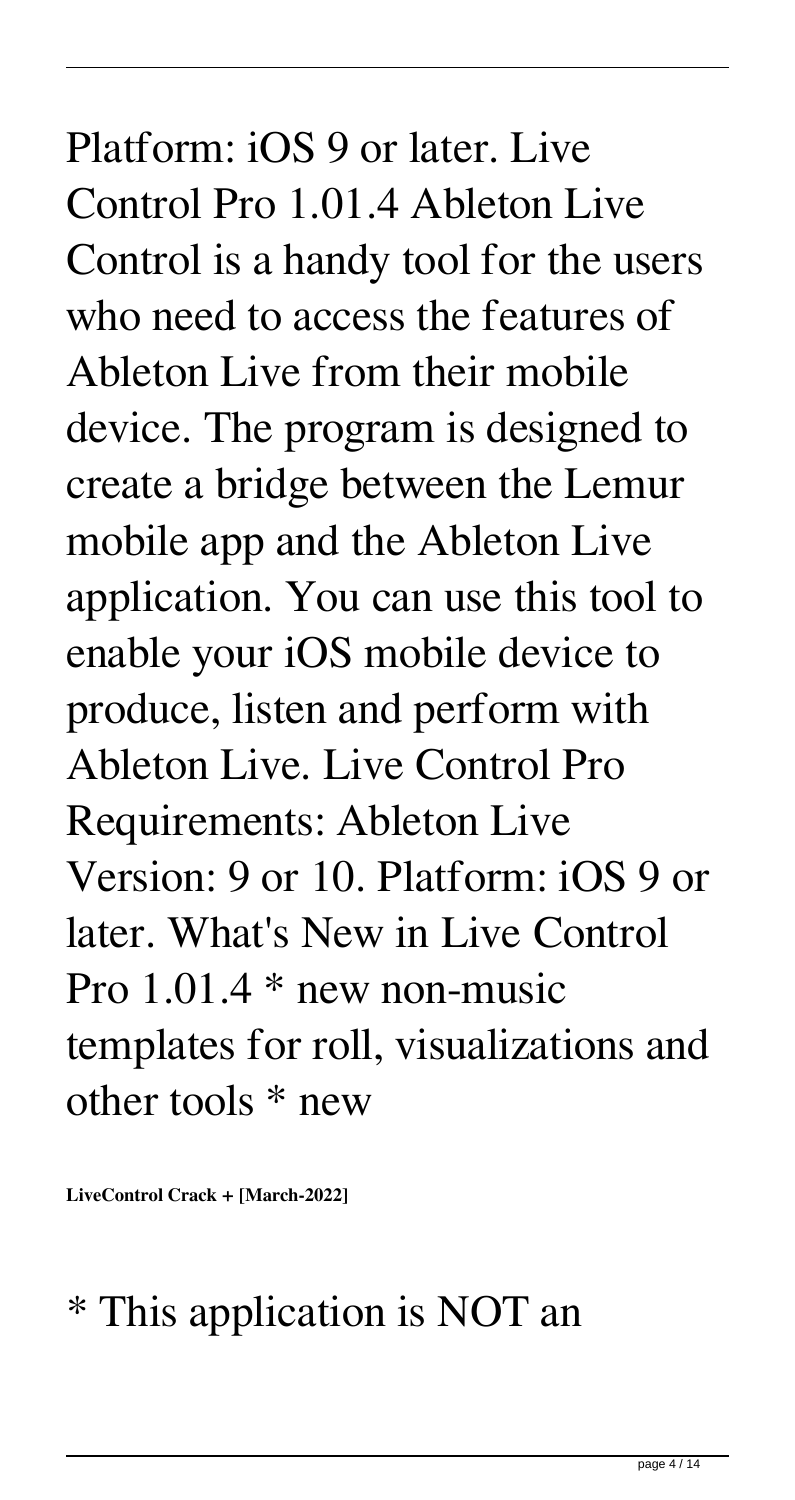# Ableton Live Version: 0.25 Release date: 26-08-2015 Total size: 2.9 MB Android LiveControl 2022 Crack Android Description: \* This application is NOT an Ableton Live Version: 0.16 Release date: 03-06-2015 Total size: 3.7 MB Win/Mac LiveControl Crack Keygen Windows Description: \* This application is NOT an Ableton Live Version: 0.18 Release date: 04-09-2015 Total size: 3.6 MB Lemur iOS Description: \* This application is NOT an Ableton Live Version: 1.1 Release date: 24-08-2015 Total size: 5.7 MB How to install it. 1. Open the LiveControl Download With Full Crack main page 2. From the left menu, choose the option "LiveControl Crack Keygen Setup" 3. Select "LiveControl Crack Keygen Install"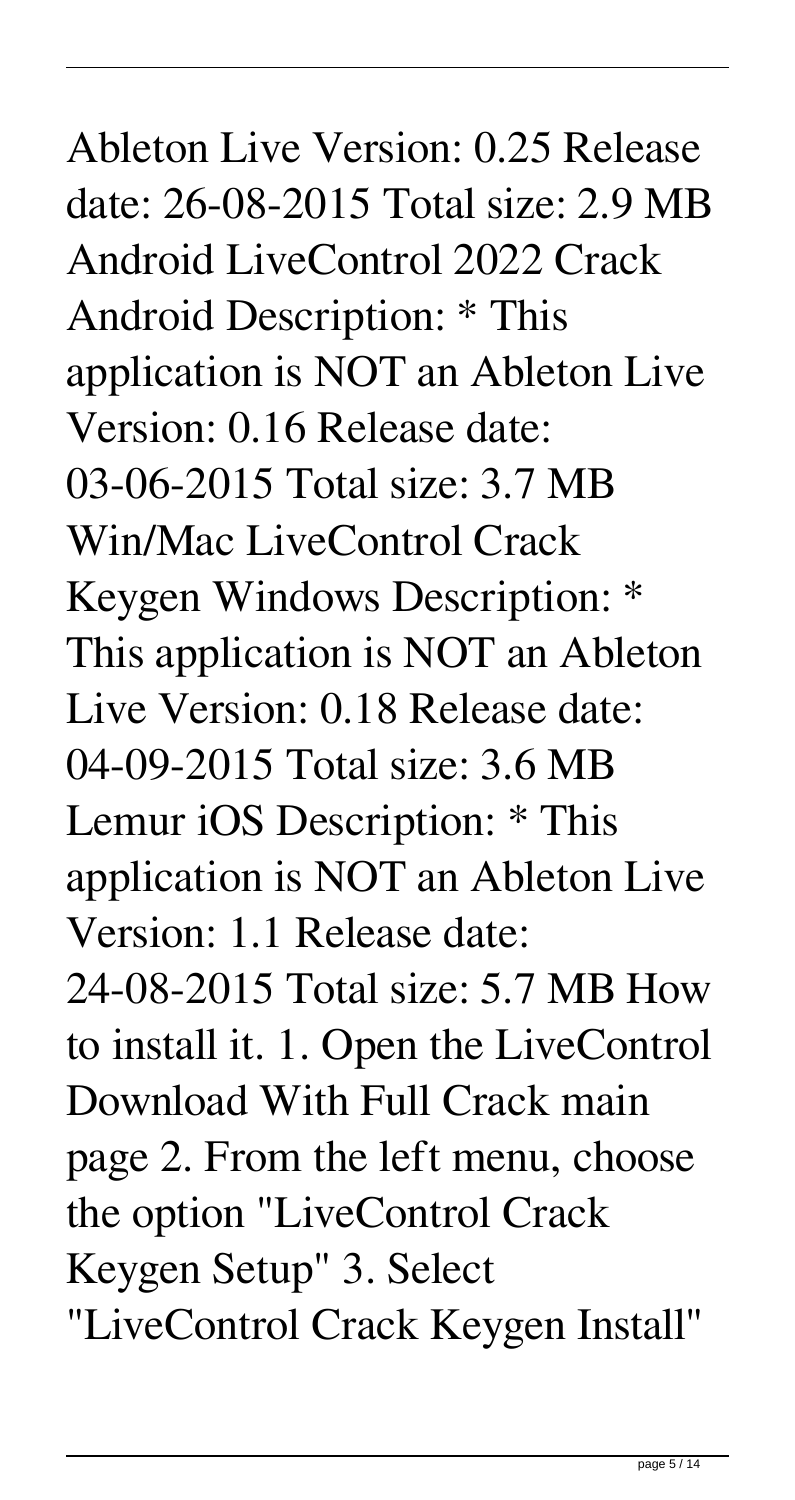# 4. Install it on your computer LiveControl iOS Installation Guide 1. From the main page of LiveControl, press the option Install on your iOS device 2. Choose the option Setup on iOS 3. Install the app on the iOS device Ableton Live Control Installation Guide 1. From the main page of Ableton Live, press the option Setup on iOS 2. Choose the LiveControl menu option on the iOS device 3. Install the app on the iOS device LiveControl macOS Installation Guide 1. From the main page of LiveControl, press the option Install on macOS 2. Choose the option Setup on macOS 3. Install the app on the computer Ableton Live Control Installation Guide 1. From the main page of Ableton Live, press the option Setup on macOS 2. Choose the LiveControl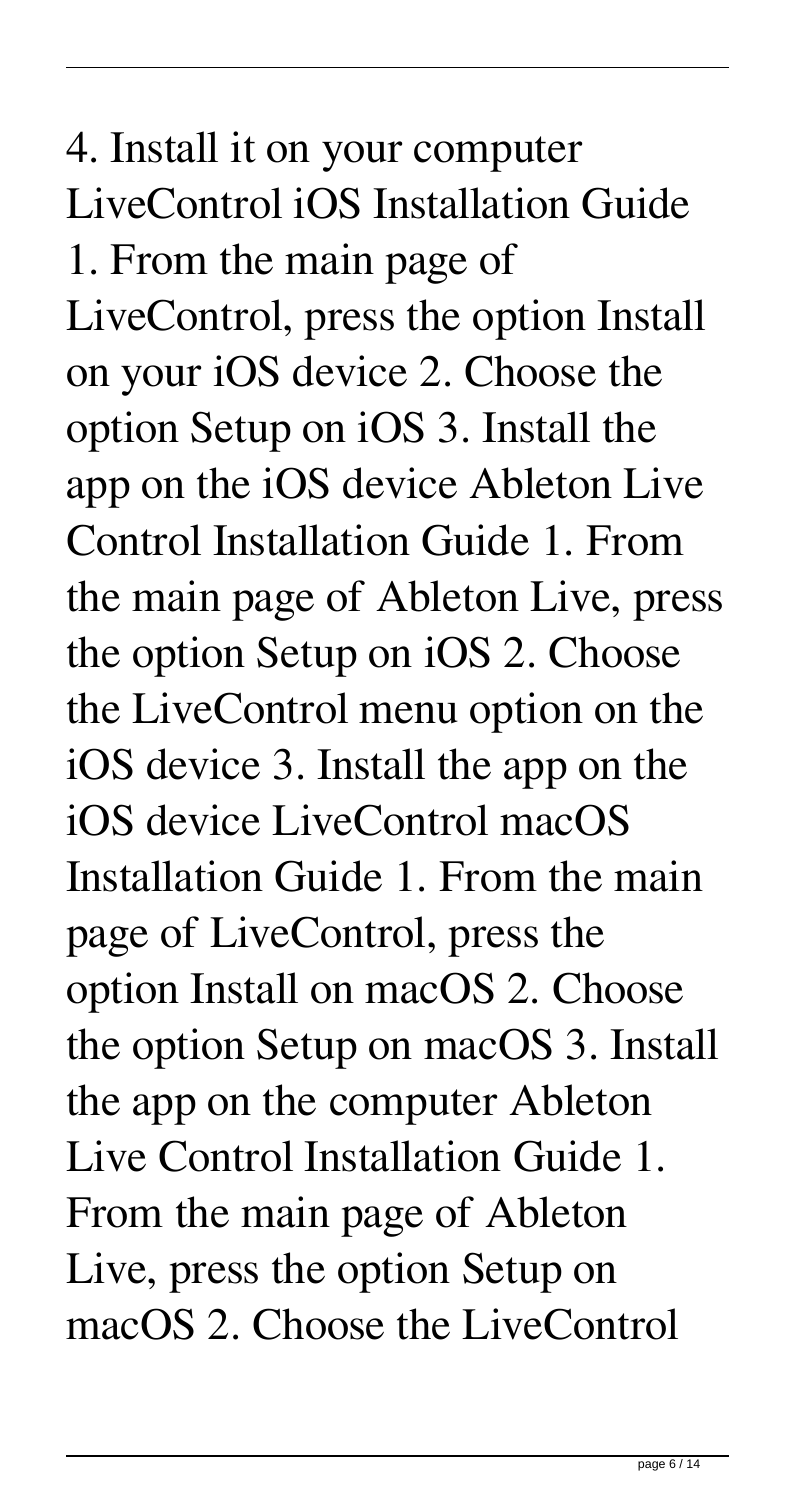# menu option on the macOS computer 3. Install the app on the computer Android live control video Tutorial Setting Up LiveControl for use with Lemur Now, it's time to set up LiveControl and connect it to your Lemur app. 1. To open the LiveControl program, tap and hold the icon of the program on your home screen and choose Open. 2. Tap on Install LiveControl from Lemur. 3. Accept the terms of use and agree to the program license. 4 a69d392a70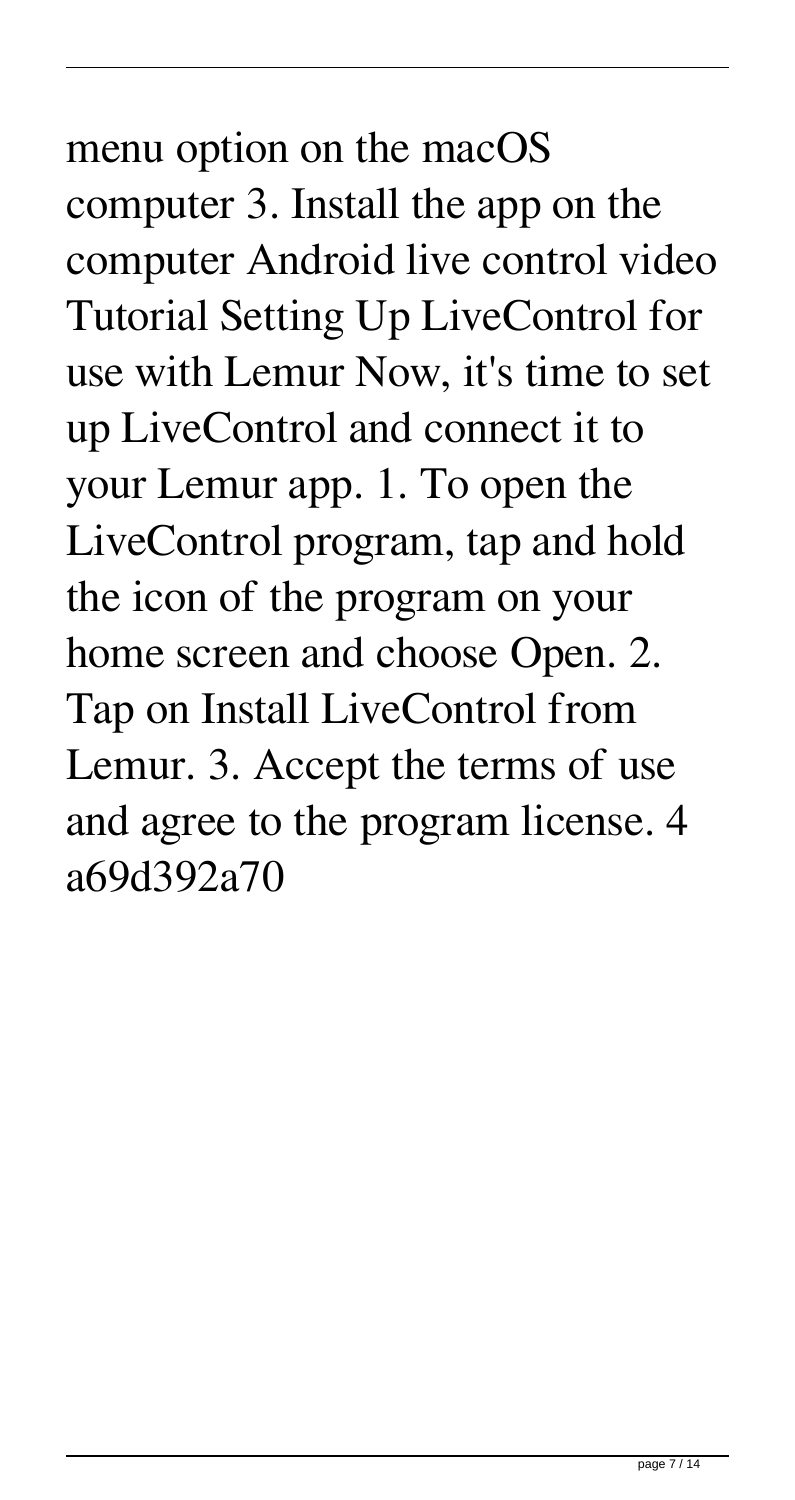- Free for unlimited uses. - It has two language versions. English and Chinese. - It has 4 modes which can be turned on or off. - Ableton Live is required to use LiveControl. LiveControl Features: - Enable the mobile to get help from Live Control. - When there is a new change in Live Control, the mobile will get a notification. - Create, write and read MIDI with the ability to listen and control the pitch of MIDI audio. - Add notes in LiveControl as chords, changeable over time and its effect mode. - Hold a note on the pitch strip, and it will follow the pitch. - Set your tempo in Live Control as a beat, and the mobile will be able to follow it. - It can read and set the notes as LFO and effect.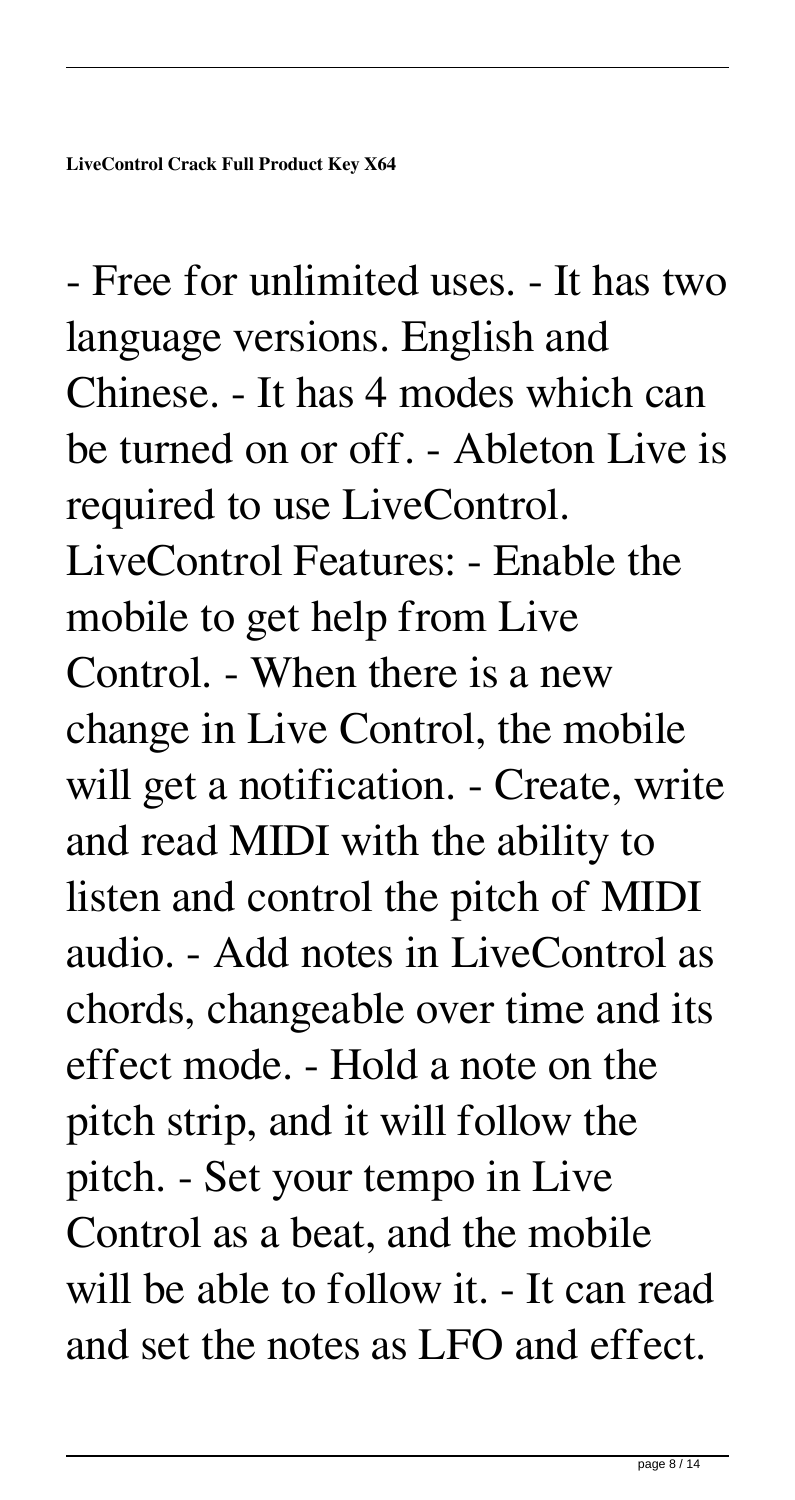- It can read the message of the pitch strip in Ableton Live. - It can set the channel parameters. - It can set the Pianoroll in Ableton Live. - Keep in sync with the mobile and Ableton Live LiveControl Requirements: - Ableton Live version 8 or newer iOS version 9.0 or newer LiveControl Features For iOS: - It can access its features in the following order: ■ Ableton Live ■ Customizable Keyboard ■ Mobile Control. ■ Automation. ■ MIDI ■ Make MIDI files. ■ Timekeeping. ■ MIDI note. ■ Mark It Up. ■ Midi Automation. ■ Color. LiveControl Key Features: - No need to install Ableton Live each time. - Able to access the features of Ableton Live even if you do not have Ableton Live. - Keep in sync with Ableton Live - Create new settings by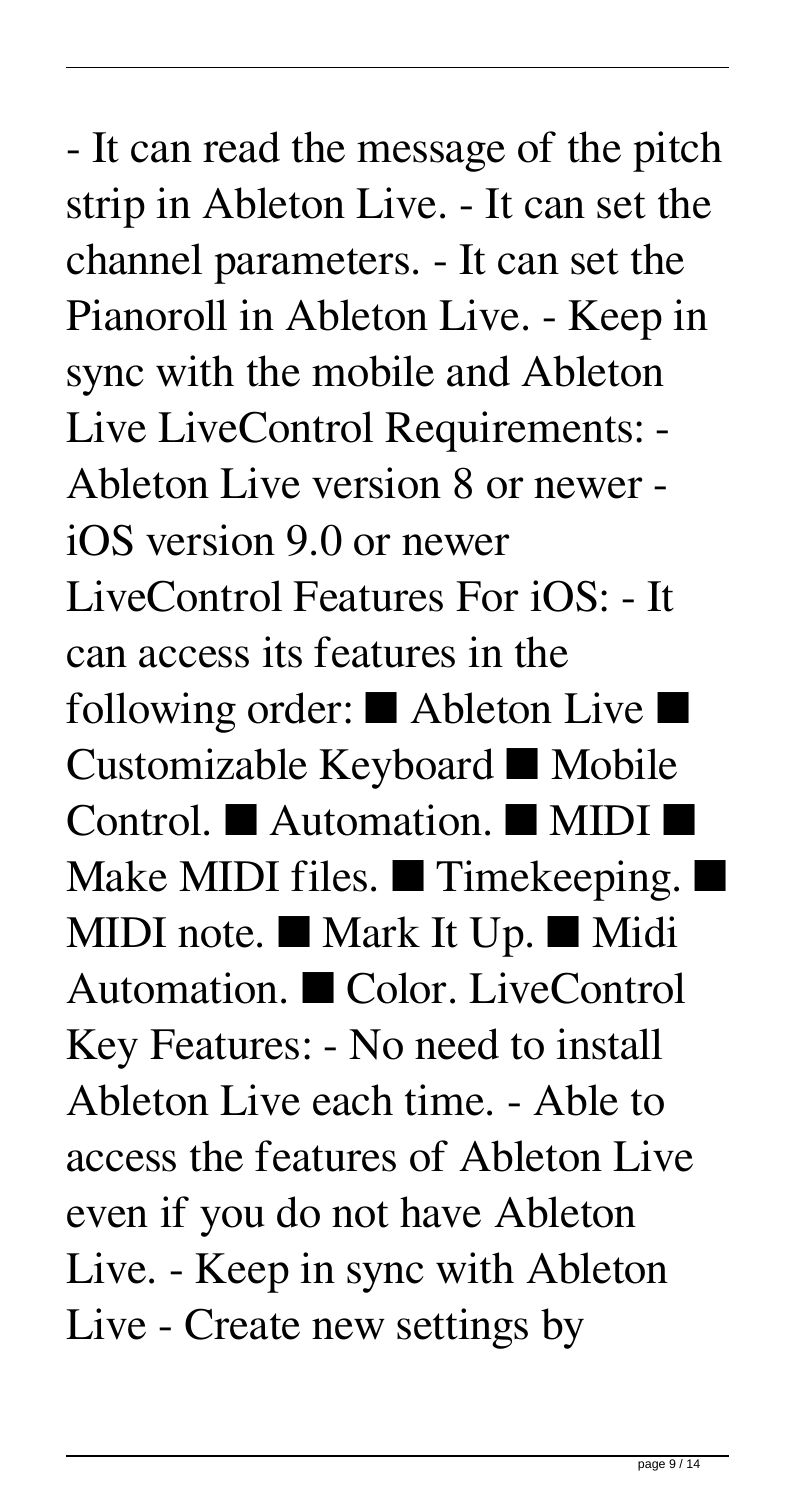# yourself. - Support for new iOS versions. - Able to control the mobile more flexibly. LiveControl Requirements - Ableton Live is required to use LiveControl. Please do not ask us to perform a timeconsuming job such as support. Yes! Help! Please send your messages to LiveControl@gmx.de. You can also access the LiveControl Community using the link below. LiveControl Community tracking is a great technology for getting to know your pet'

**What's New in the?**

Using the LiveControl app for iOS allows you to operate the features of Ableton Live, including new sounds and instruments, from your iOS device. The program is designed to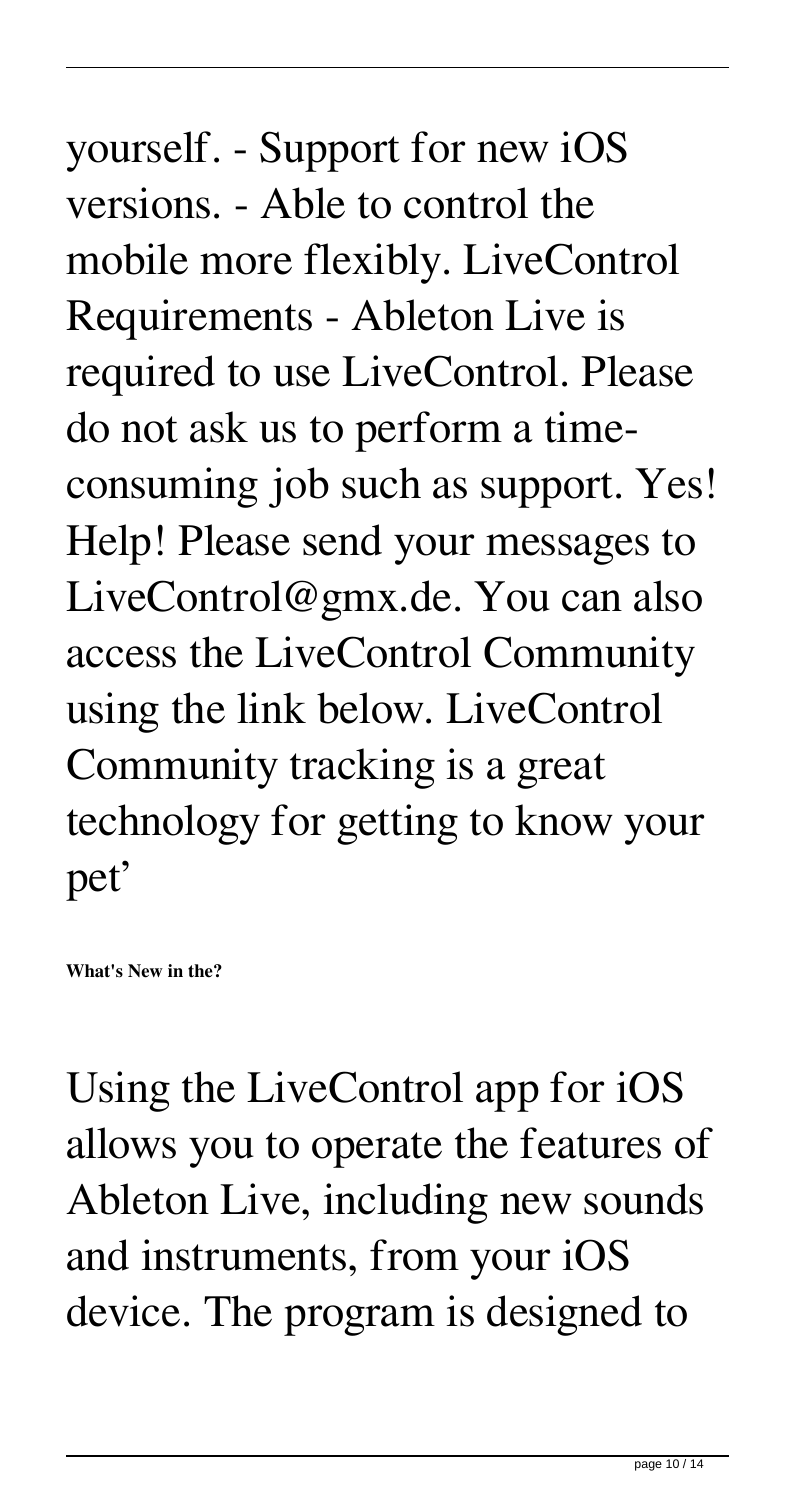### create a bridge between the Lemur mobile app and the Ableton Live application. LiveControl lets you access the following features: • Create Live Sets and Live Sets • Create Track, MIDI, Audio Track, MIDI Track and FX Track • Create Live MIDI effects/Tracks, which you can download • LiveAccordion Chord Helper (this tool can work with Live 8 and later versions, and the Live 8.3.1 update ) • Export to MP3/OGG/OGG-V3 for Windows and Mac OS X • Export to M4A for Windows • Track recording • High Quality MIDI effects and all kinds of filters • Live syncing LiveControl is a powerful music production tool that is designed to work smoothly with the Ableton application in iOS. Using LiveControl, you can create the track MIDI effects/Tracks, use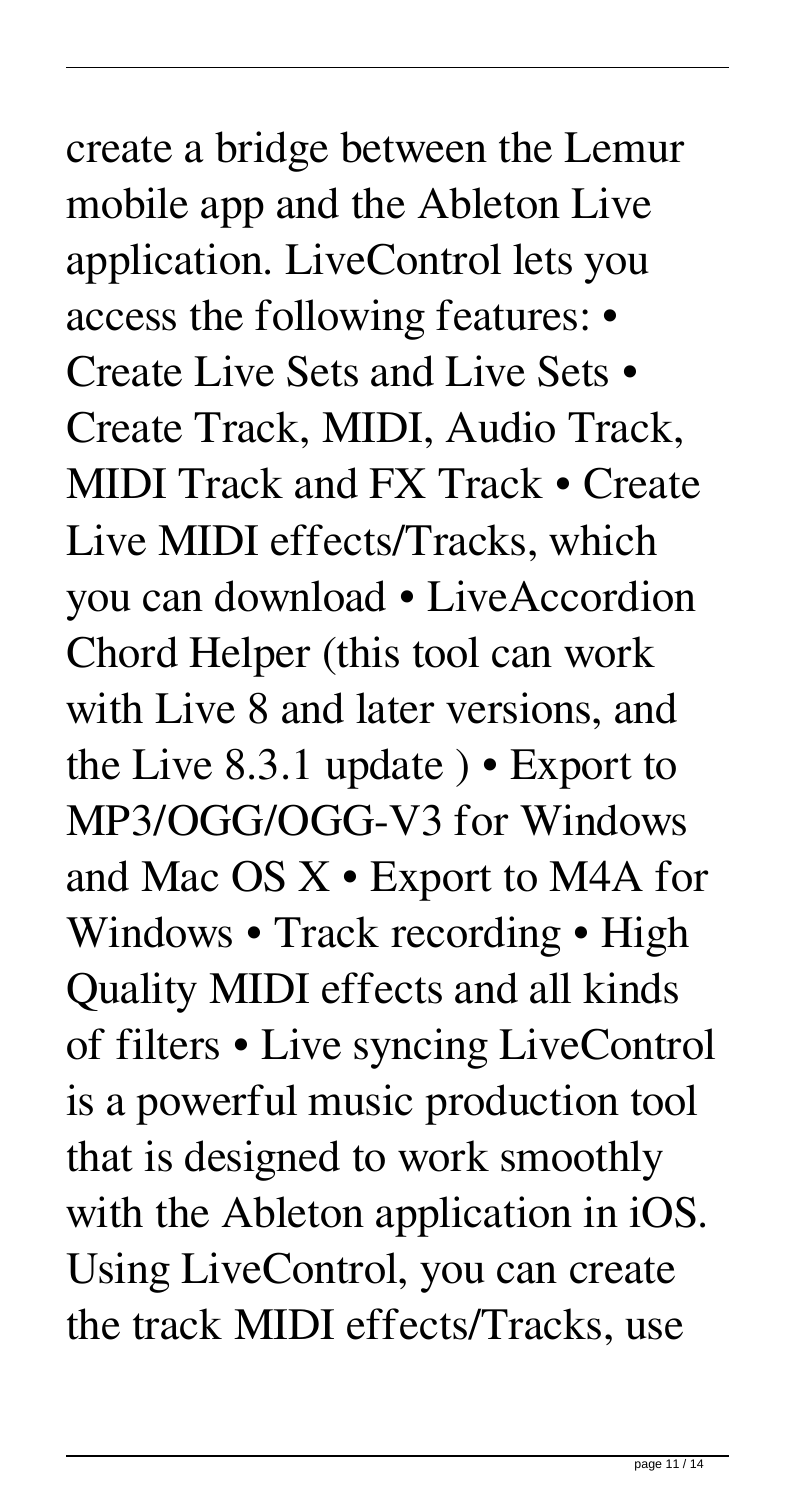all the functionality of Ableton and create Live Set etc. Also you can open your favorite Ableton sound from the iOS device. The LiveControl app (a universal app) can also be installed on a Windows or Mac computer. \* Release Notes: Version 1.1.6: - Improved MIDI recording options. - Improve tracking sounds. - Improve performance when tracking. - Improve the user interface. Version 1.1.5: - Improve MIDI performance. - Improve Live Control app window for iPad in iOS 7. Version 1.1.3: - Improve Live Control app window for iPad in iOS 7. - Fix the permission issue when trying to run the Live Control app. - Fix the bug that the Live Control app didn't connect to the app correctly in iOS 7. - Fix the shortcut key to exit from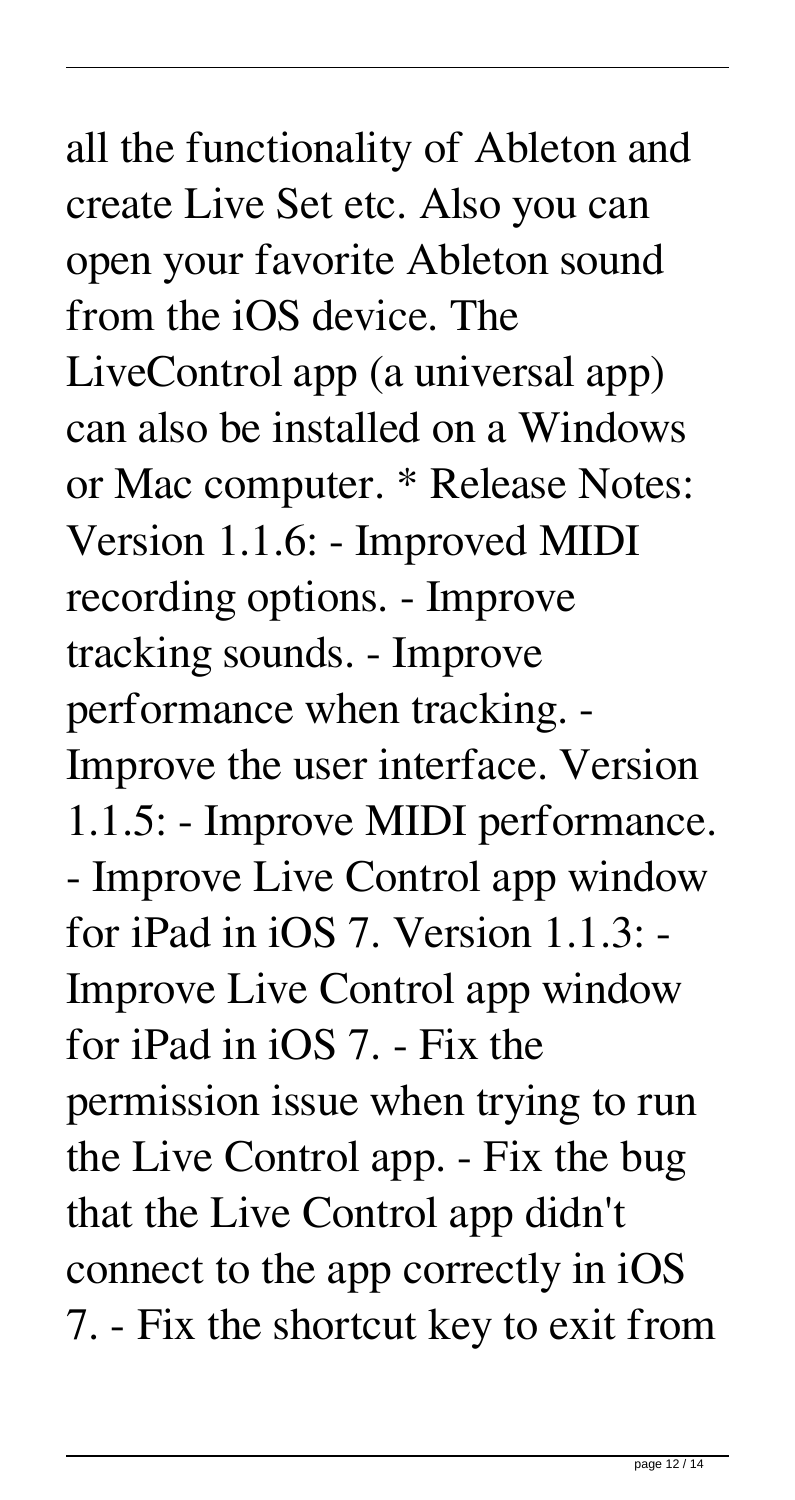Live Control app. - Fix the shortcut key to start the recording from the Live Control app. - Fix the user interface. Version 1.1: - Fix the bug that the Live Control app couldn't connect to the Live app. - Fix the bug that the Live Control app couldn't switch to the next/previous live in the Live app. - Add a Live Control app window to the Live app. Version 1.0: -